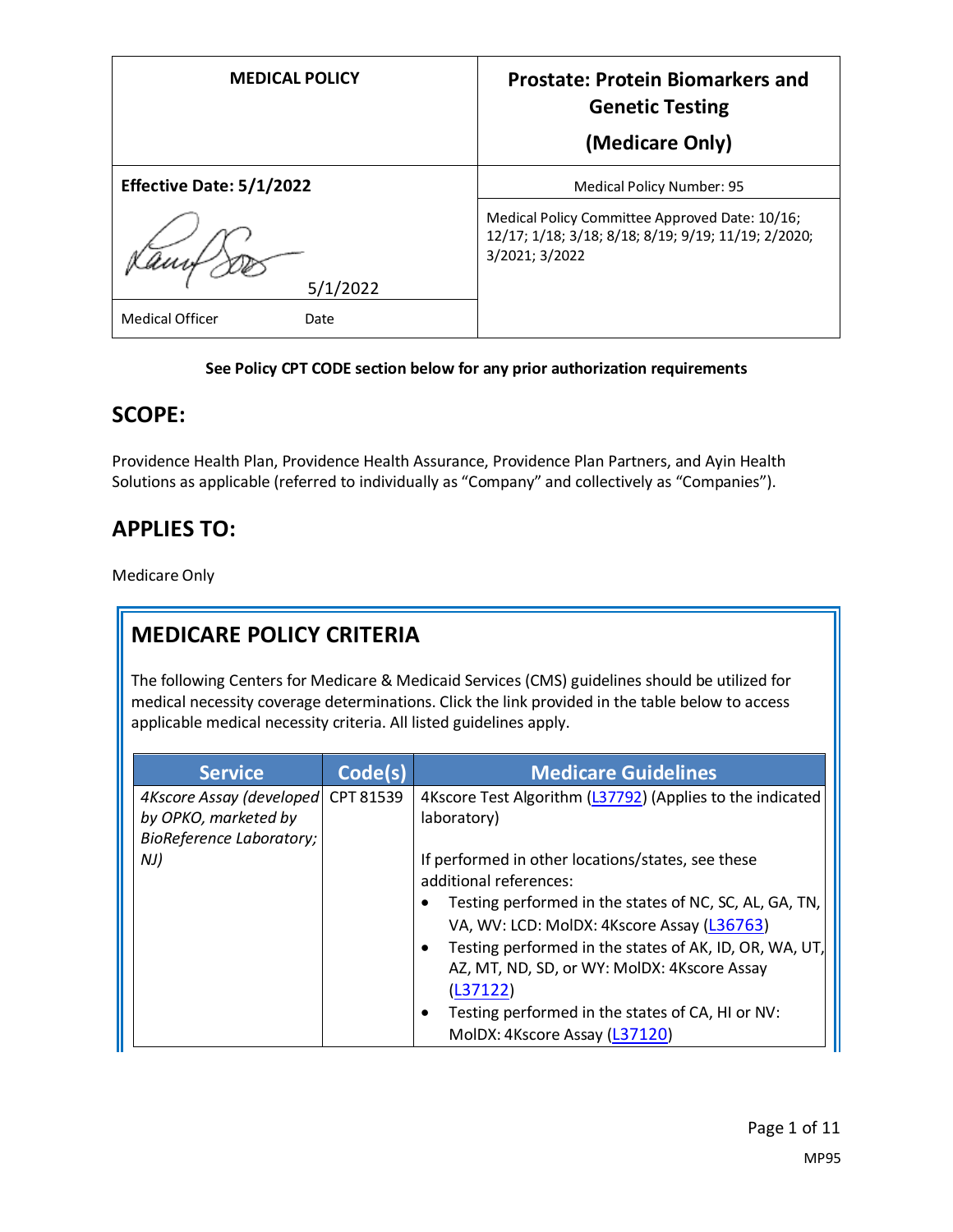**(Medicare Only)**

|                                       |                     | Testing performed in the states of IL, MN, WI, CT, NY,<br>ME, MA, NH, RI, VT: Biomarker Testing (Prior to Initial<br>Biopsy) for Prostate Cancer Diagnosis (L37733)<br>Testing performed in the states of CO, NM, OK, TX,<br>٠<br>AK, LA, MS, DE, MD, PA: 4Kscore Test Algorithm<br>(L37792)<br>Testing performed in the state of FL: LCD: 4Kscore<br>٠<br>Test Algorithm (L37798)<br>Testing performed in the states of KY or OH: LCD:<br>٠                                                                                                                                                                                                                                                         |
|---------------------------------------|---------------------|------------------------------------------------------------------------------------------------------------------------------------------------------------------------------------------------------------------------------------------------------------------------------------------------------------------------------------------------------------------------------------------------------------------------------------------------------------------------------------------------------------------------------------------------------------------------------------------------------------------------------------------------------------------------------------------------------|
|                                       |                     | MolDX: 4Kscore Assay (L36979)<br>Testing performed in the states of IA, KS, MO, NE, IN,<br>٠                                                                                                                                                                                                                                                                                                                                                                                                                                                                                                                                                                                                         |
|                                       |                     | MI: LCD: MolDX: 4Kscore Assay (L37013)                                                                                                                                                                                                                                                                                                                                                                                                                                                                                                                                                                                                                                                               |
| Decipher <sup>®</sup> Prostate        | Varies, but         | For the Decipher <sup>®</sup> Prostate Cancer Classifier and                                                                                                                                                                                                                                                                                                                                                                                                                                                                                                                                                                                                                                         |
| Cancer Classifier Assay               | includes            | <b>Oncotype DX<sup>®</sup> Genomic Prostate Score Assays:</b>                                                                                                                                                                                                                                                                                                                                                                                                                                                                                                                                                                                                                                        |
| (Decipher Biosciences;                | CPT 81479, ·        | LCD for MolDX: Prostate Cancer Genomic Classifier                                                                                                                                                                                                                                                                                                                                                                                                                                                                                                                                                                                                                                                    |
| California)                           | 81541,<br>81542, or | Assay for Men with Localized Disease (L38339)                                                                                                                                                                                                                                                                                                                                                                                                                                                                                                                                                                                                                                                        |
| Oncotype DX® Genomic                  | 0047U               | For the Prolaris Prostate Cancer Genomic Assay:                                                                                                                                                                                                                                                                                                                                                                                                                                                                                                                                                                                                                                                      |
| Prostate Score Assay                  |                     | Local Coverage Determination (LCD): MolDX: Prostate<br>$\bullet$                                                                                                                                                                                                                                                                                                                                                                                                                                                                                                                                                                                                                                     |
| (California)                          |                     | Cancer Genomic Classifier Assay for Men with                                                                                                                                                                                                                                                                                                                                                                                                                                                                                                                                                                                                                                                         |
|                                       |                     | Localized Disease (L38341)                                                                                                                                                                                                                                                                                                                                                                                                                                                                                                                                                                                                                                                                           |
| Prolaris <sup>®</sup> Prostate Cancer |                     |                                                                                                                                                                                                                                                                                                                                                                                                                                                                                                                                                                                                                                                                                                      |
| Genomic Assay (Utah)                  |                     | Notes regarding the Oncotype DX® Genomic Prostate<br>Score Assay and the Prolaris® Prostate Cancer Genomic<br>Assay: The LCDs above specifically call out the Decipher<br>test by name, but they also state other genomic tests are<br>potentially eligible for coverage if their analytical and<br>clinical validity has been assessed via the technical<br>assessment (TA) process by the MolDX program. The<br>Oncotype DX® Genomic Prostate Score Assay and the<br>Prolaris test by Myriad Genetics have both completed this<br>assessment by MoIDX and both continue to be listed as a<br>'covered' test in DEX Exchange registry, so the criteria<br>from the above LCDs apply to these tests. |
| ConfirmMDx Epigenetic                 | CPT 81479,          | Local Coverage Determination (LCD): MoIDX:                                                                                                                                                                                                                                                                                                                                                                                                                                                                                                                                                                                                                                                           |
| Molecular Assay                       | 81551               | ConfirmMDX <sup>®</sup> Epigenetic Molecular Assay (L36329)                                                                                                                                                                                                                                                                                                                                                                                                                                                                                                                                                                                                                                          |
| (MDxHealth; Irvine, CA)               |                     |                                                                                                                                                                                                                                                                                                                                                                                                                                                                                                                                                                                                                                                                                                      |
| Oncotype DX® AR-V7                    |                     | MolDX: Phenotypic Biomarker Detection from Circulating                                                                                                                                                                                                                                                                                                                                                                                                                                                                                                                                                                                                                                               |
| <b>Nucleus Detect Test</b>            |                     | Tumor Cells (L38645)                                                                                                                                                                                                                                                                                                                                                                                                                                                                                                                                                                                                                                                                                 |
| Progensa® PCA3 Assay                  | CPT 81313           | Local Coverage Article: Billing and Coding: MolDX:<br>Progensa® PCA3 Assay (A54492)                                                                                                                                                                                                                                                                                                                                                                                                                                                                                                                                                                                                                  |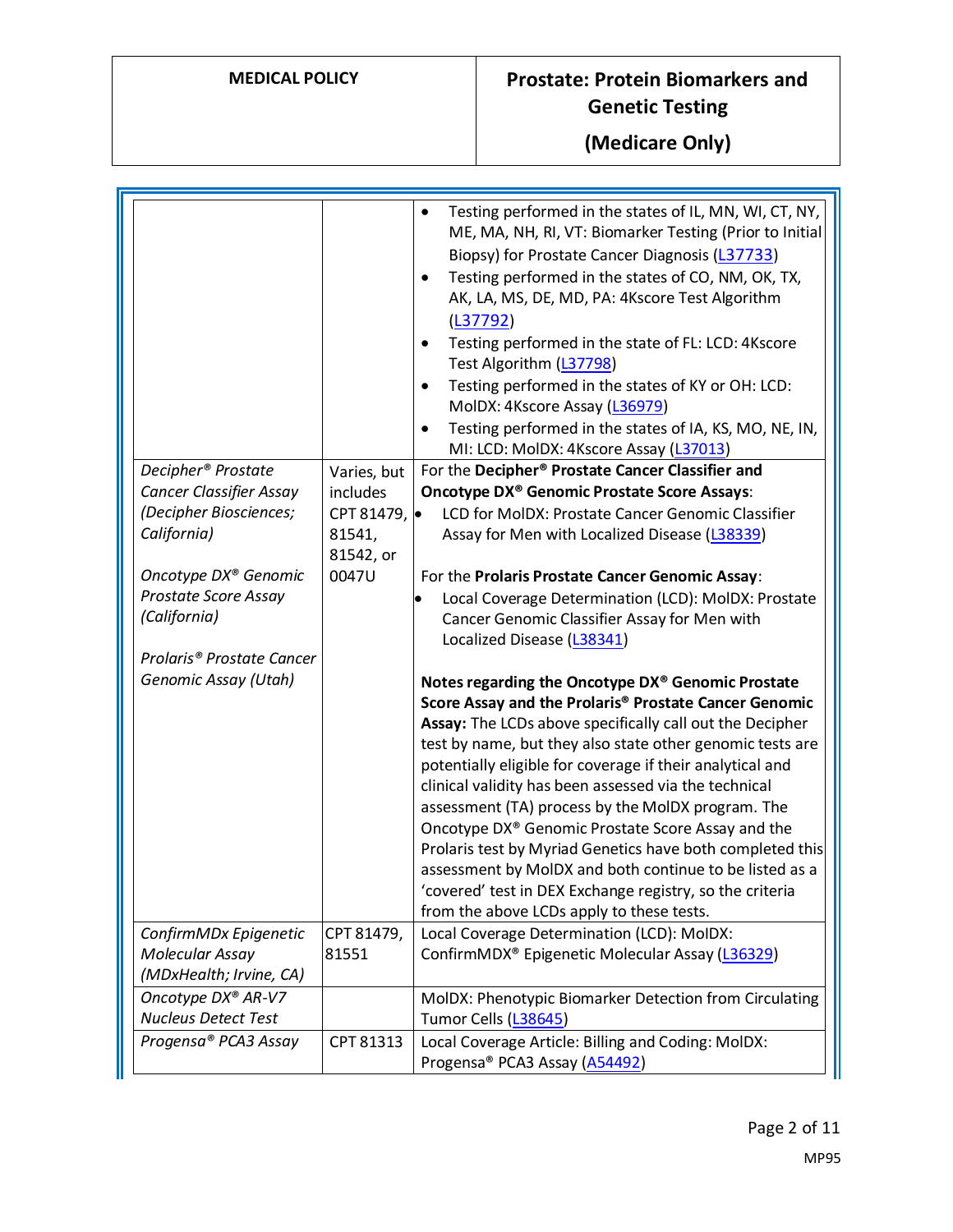**(Medicare Only)**

| <b>ProMark Risk Score</b>                                                                                                                                                       | CPT 81479 | Local Coverage Determination (LCD): MoIDX: ProMark<br>Risk Score (L36706)                                                                                                                                                                                                                                                                                                                                            |
|---------------------------------------------------------------------------------------------------------------------------------------------------------------------------------|-----------|----------------------------------------------------------------------------------------------------------------------------------------------------------------------------------------------------------------------------------------------------------------------------------------------------------------------------------------------------------------------------------------------------------------------|
| ExoDx prostate (also<br>known as ExosomeDx®,<br>EPI, or IntelliScore)<br>(Exosome Diagnostics;<br>MA) (CPT 0005U)<br>Prostate Health Index<br>(PHI or phi) (Beckman<br>Coulter) | Varies    | Biomarker Testing (Prior to Initial Biopsy) for Prostate<br>Cancer Diagnosis (L37733)                                                                                                                                                                                                                                                                                                                                |
| UroSeq® Hereditary DNA<br><b>Repair Panel (Stand</b><br>Diagnostics; IN)                                                                                                        |           | LCD: MoIDX: BRCA1 and BRCA2 Genetic Testing (L36813)<br><b>NOTE:</b> While the UroSeq <sup>®</sup> test may be eligible for<br>coverage, the know error® system for specimen validity is<br>not considered medically necessary according to LCA<br>A55172, even if requested in connection to the UroSeq <sup>®</sup><br>test. Separate coverage or reimbursement will not be<br>allowed for the know error® system. |
| RNAinsight™ for<br>ProstateNext <sup>®</sup> (Ambry                                                                                                                             | CPT 0133U | LCA: Billing and Coding: MolDX: BRCA1 and BRCA2<br>Genetic Testing (A57354) (See code list, where CPT code                                                                                                                                                                                                                                                                                                           |
| Genetics; CA)                                                                                                                                                                   |           | 0133U is listed as a non-covered code)                                                                                                                                                                                                                                                                                                                                                                               |
| SelectMDx (MDxHealth;<br>Irvine, CA) (CPT 81479)                                                                                                                                | Varies    | These tests are considered not medically necessary,<br>based on Medicare guidelines.                                                                                                                                                                                                                                                                                                                                 |
| <b>NeoLAB Prostate Liquid</b><br><b>Biopsy (NeoGenomics</b><br>Laboratories, Inc.; CA)<br>(CPT 0011M)                                                                           |           | See "Policy Guidelines" below.                                                                                                                                                                                                                                                                                                                                                                                       |
| Apifiny® Score (Armune<br>BioScience, Inc.;<br>Michigan) (CPT 0021U)                                                                                                            |           |                                                                                                                                                                                                                                                                                                                                                                                                                      |
| Mi-Prostate score (also<br>known as Michigan<br>Prostate Score or MIPS)<br>(MLabs; Michigan) (CPT<br>0113U)                                                                     |           |                                                                                                                                                                                                                                                                                                                                                                                                                      |
| <b>Prostate Cancer Risk</b><br>Panel (CPT 0053U) (Mayo<br>Clinic, Mayo Medical                                                                                                  |           |                                                                                                                                                                                                                                                                                                                                                                                                                      |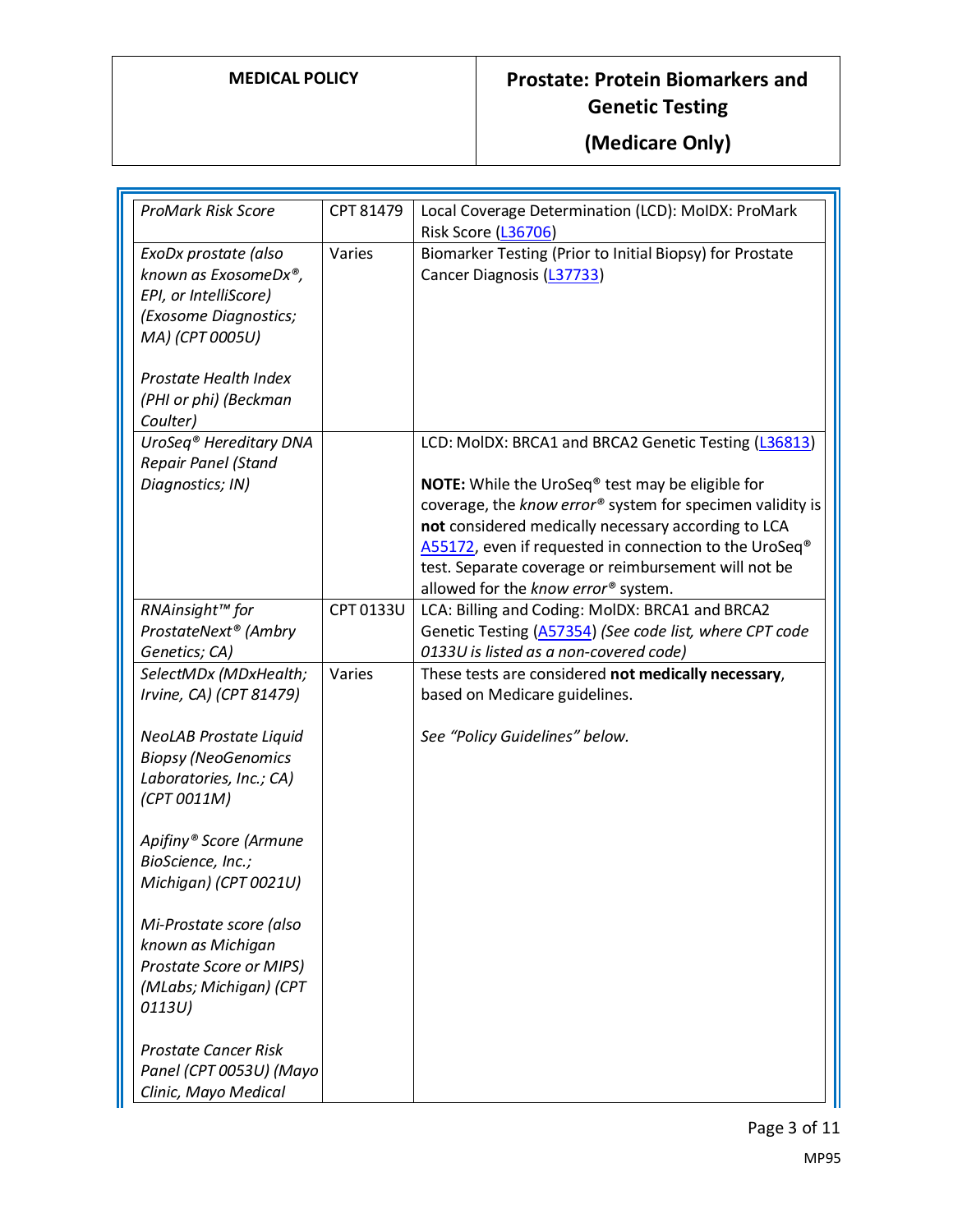| Laboratories,<br>headquartered in<br>Minnesota) |  |
|-------------------------------------------------|--|
| EpiScore                                        |  |

## **POLICY GUIDELINES**

#### Diagnostic Laboratory Test Jurisdiction

The Company policy *PHA Medicare Medical Policy Development and Application* (MP# 50) describes the Plan's hierarchy with respect to Medicare medical policy development. In compliance with Medicare guidelines, some LCDs and LCAs used may be for test service areas **outside** of the Company service area. This is because Medicare's general rule regarding jurisdiction of claims furnished by an independent laboratory is that jurisdiction lies with the A/B MAC (B) (aka, Medicare Contractor) serving the **area in which the laboratory test is performed**. 1

However, there may be exceptions to this rule. According to Medicare, while jurisdiction for laboratory services normally lies with the carrier serving the performing laboratory service area, there are situations where a regional or national lab chain jurisdiction (e.g., Quest Diagnostics, LabCorp, etc.) lies with a single carrier.<sup>8</sup> Therefore, tests performed by a national laboratory chain may have a single carrier established within the Company medical policies for all laboratory services they perform, regardless of the individual laboratory location. This allows for consistent outcomes for all members who receive the same test by the same lab chain.

#### *Medicare's Molecular Diagnostic (MolDX) Program Contractor*

While many Medicare contractors (MACs) have adopted guidelines developed and published by the Molecular Diagnostic Services (MolDX) Program for their service areas, the program is **not** national in scope. MolDX-related reference materials only apply to genetic and molecular tests performed in the following states: OR, WA, AK, ID, UT, AZ, MT, ND, SD, WY, CA, NV, HI, NC, SC, AL, GA, TN, VA, WV, KY, OH, IA, KS, MO, NE, IN, and MI. $^3$ 

The MolDX Program was developed by Palmetto GBA in 2011. The MolDX Contractor performs the following functions $3,4$ :

- Establish clinical utility expectations.
- Complete technical assessments of published test data to determine clinical utility and coverage of individual tests.
- Develop unique test identifiers (Z-codes), adding to the DEX™ register of molecular diagnostic tests to allow for automated claims processing and to track utilization.
- Establish reimbursement.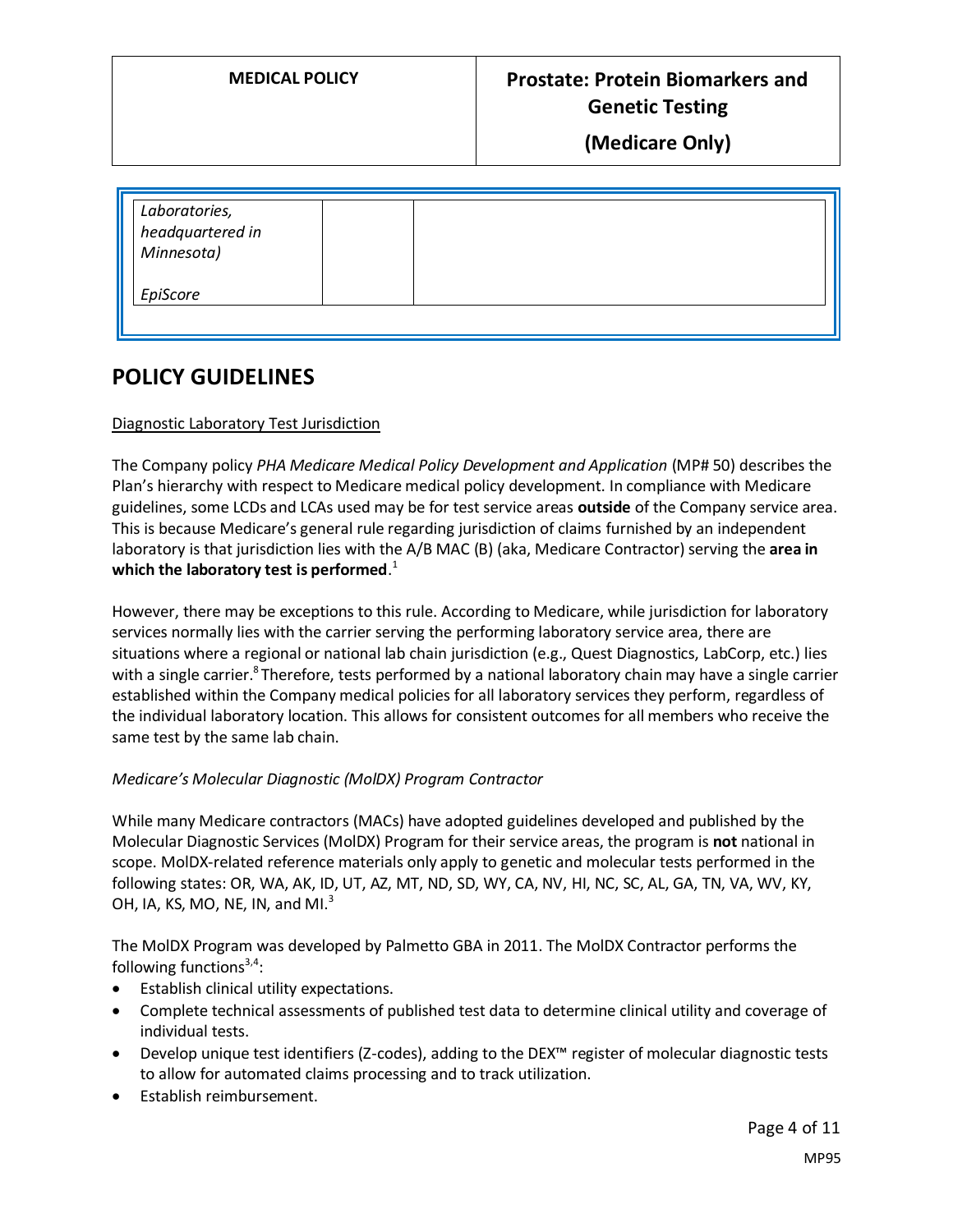#### **Table 1**

Genetic tests performed within a MolDX service area are required to undergo a technical assessment (TA) review by MolDX. The LCDs in Table 1 detail this requirement:

|                                                | <b>LOCATION/MEDICARE CONTRACTOR</b>              |                                  |                                                  |                                    |                              |
|------------------------------------------------|--------------------------------------------------|----------------------------------|--------------------------------------------------|------------------------------------|------------------------------|
|                                                | <b>NORIDIAN J-F</b>                              |                                  | <b>PALMETTO GBA</b>                              | WPS J-5 AND J-                     |                              |
|                                                | OR, WA, AK, ID,<br>UT, AZ, MT, ND,<br>SD, and WY | <b>NORIDIAN J-E</b><br>CA and NV | J-J AND J-M<br>NC, SC, AL, GA,<br>TN, VA, and WV | 8<br>IA, KS, MO, NE,<br>IN, and MI | <b>CGS J-15</b><br>KY and OH |
| General<br><b>MoIDX</b><br><b>Requirements</b> | L36256                                           | L35160                           | L35025                                           | L36807                             | L36021                       |

The outcome of these TA reviews is maintained in the DEX™ Diagnostics Exchange registry catalog and when possible, the coverage outcome is included within this medical policy to assist with coverage decision-making.

- Tests listed as "not covered" in this catalog have had clinical utility and analytical validity (CU/AV) reviewed and were determined to be **not medically reasonable or necessary** for Medicare under *Social Security Act, §1862(a)(1)(A)*.
- Tests which have **not yet** completed the required TA review are by default also considered to be **not medically reasonable or necessary** for Medicare under *§1862(a)(1)(A)*, based on the requirements found in the LCDs noted in Table 1 above.
- Tests listed as "covered" in this catalog have completed the required TA review and have been determined to be **medically reasonable or necessary** for Medicare under *§1862(a)(1)(A)*; however, this coverage is not automatic, as both of the following must be met:
	- o Applicable NCD, LCD, and LCA criteria are met; and,
	- o The member has signs/symptoms of a relevant disease or condition.

If a test is not specifically called out in this medical policy, additional research is required to determine coverage.

### **Table 2: Tests relevant to this policy include the following**

*This list only applies to tests which do not have an LCD or LCA specific to that individual test in the Medicare guideline table above. This list was accurate at the time of publication, but it is subject to change at any time by the Medicare MolDX Program contractor.*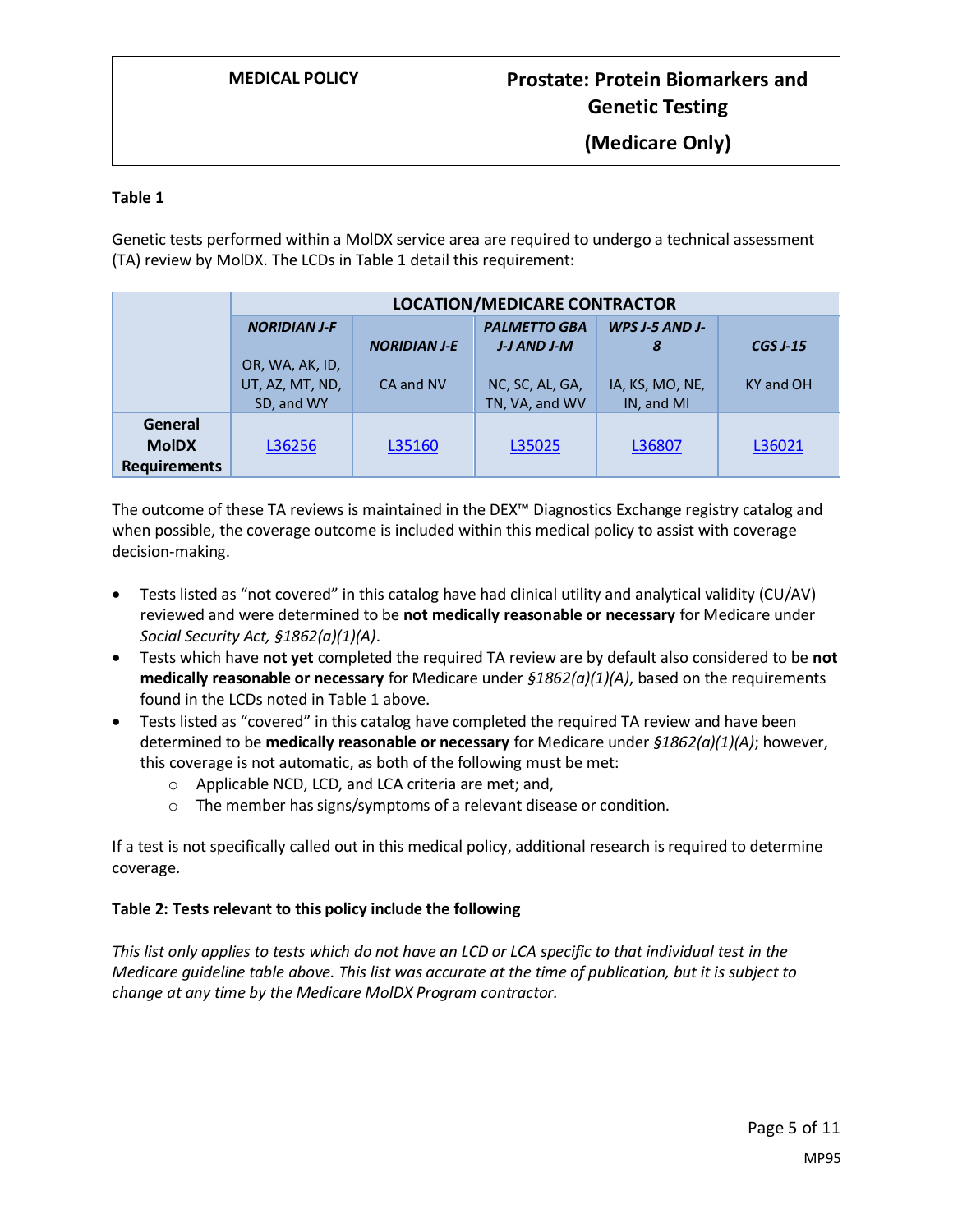## **(Medicare Only)**

| <b>Proprietary Test Name</b>                                                               | Laboratory                                     | <b>MoIDX TA Review</b><br><b>Outcome</b> (as found in the<br><b>DEX<sup>™</sup> Diagnostics Exchange</b><br>registry catalog) |
|--------------------------------------------------------------------------------------------|------------------------------------------------|-------------------------------------------------------------------------------------------------------------------------------|
| SelectMDx (CPT 81479)                                                                      | MDxHealth; Irvine (California)                 | Not covered                                                                                                                   |
| <b>NeoLAB Prostate Liquid Biopsy (CPT</b><br>0011M)                                        | NeoGenomics Laboratories, Inc.<br>(California) | Not covered                                                                                                                   |
| Apifiny® Score (CPT 0021U)                                                                 | Armune BioScience, Inc.<br>(Michigan)          | Not covered (No TA review<br>performed as of most recent<br>policy review date)                                               |
| Mi-Prostate score (also known as<br><b>Michigan Prostate Score or MIPS) (CPT</b><br>0113U) | MLabs (Michigan)                               | Not covered                                                                                                                   |
| UroSeq <sup>®</sup> Hereditary DNA Repair Panel                                            | Stand Diagnostics (Indiana)                    | Covered                                                                                                                       |

Test coverage or non-coverage positions included in this medical policy were accurate at the time of policy publication, but they are subject to change by the Medicare MolDX Program contractor at any time. Appeals to dispute non-coverage should include documentation by the MolDX Contractor which reflects a positive coverage decision (e.g., copy of the MolDX determination letter).

#### *Non-MolDX Service Area Genetic Testing*

Services areas which have **not** adopted MolDX guidelines include testing performed in the following states: FL, CO, NM, OK, TX, AR, LA, MS, DE, MD, NJ, PA, IL, MN, WI, CT, NY, ME, MA, NH, RI, and VT.

#### **Table 3**

The LCDs in Table 3 provide general coverage requirements for each jurisdiction area:

|                                                     | <b>LOCATION/MEDICARE CONTRACTOR</b>                             |            |                                                                                                                                                                                                                                                                                                                                                                                                                                                                                                                                                                                                                                                                     |
|-----------------------------------------------------|-----------------------------------------------------------------|------------|---------------------------------------------------------------------------------------------------------------------------------------------------------------------------------------------------------------------------------------------------------------------------------------------------------------------------------------------------------------------------------------------------------------------------------------------------------------------------------------------------------------------------------------------------------------------------------------------------------------------------------------------------------------------|
| STATE(S)                                            | <b>MEDICARE</b><br><b>CONTRACTOR</b>                            | <b>LCD</b> | <b>COVERAGE REQUIREMENTS</b>                                                                                                                                                                                                                                                                                                                                                                                                                                                                                                                                                                                                                                        |
| IL, MN, WI,<br>CT, NY, ME,<br>MA, NH, RI,<br>and VT | <b>National</b><br>Government<br>Services (NGS) J-<br>6 and J-K | L35000     | This LCD requires clinical utility and analytical validity be<br>established, but it doesn't address all tests by name<br>specifically. For panels, this LCD also states, "testing<br>would be covered ONLY for the number of genes or test<br>that are reasonable and necessary to obtain necessary<br>information for therapeutic decision making."<br>In the absence of specific guidance in this LCD, the PHP<br>Company policies for genetic tests provide a peer review<br>of medical literature to evaluate clinical utility/analytical<br>validity. When the biomarkers included in a test do not<br>have proven clinical validity/utility, the test is not |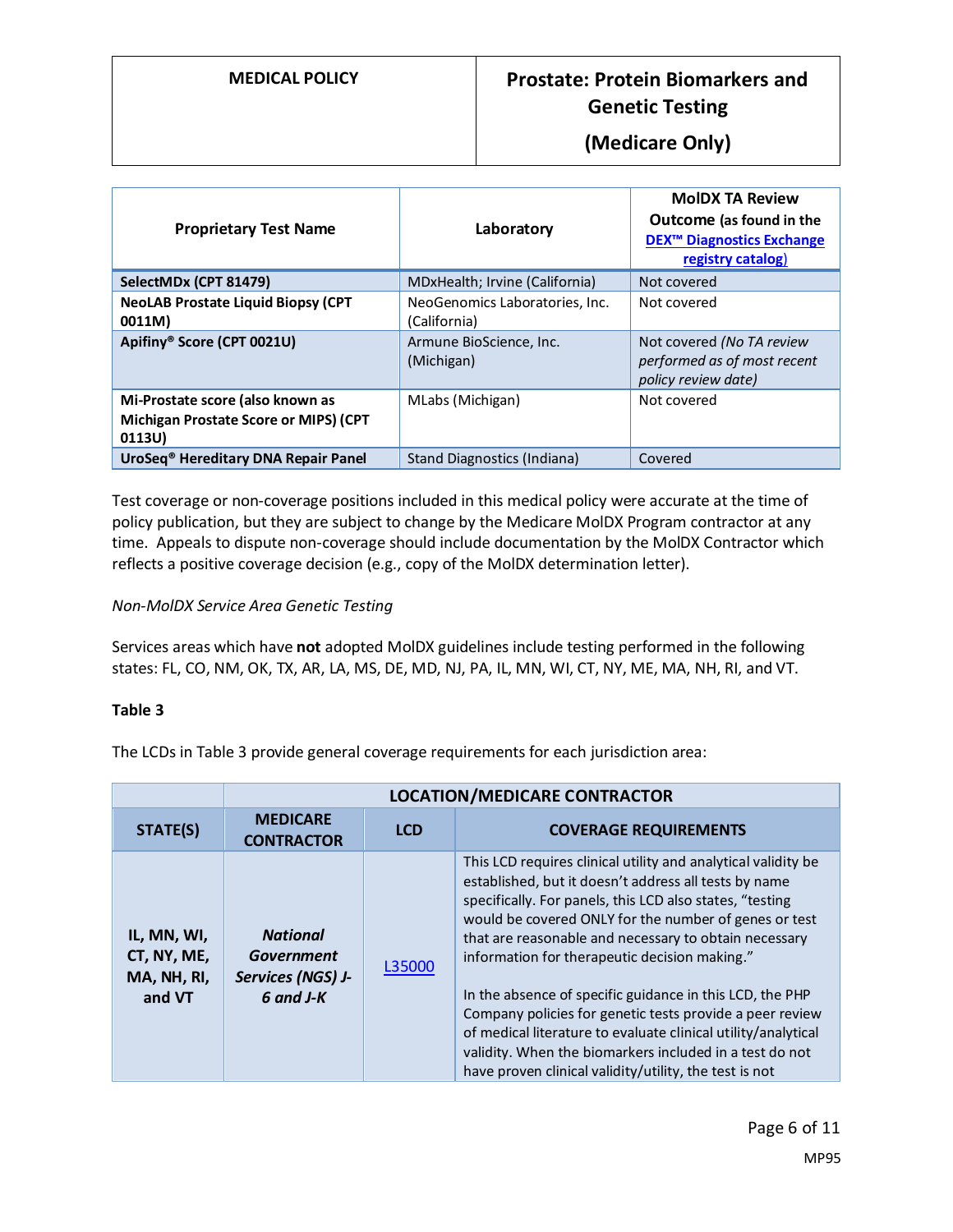## **(Medicare Only)**

|                                                         |                                                       |                   | medically reasonable or necessary under Social Security<br>Act, §1862(a)(1)(A) for Medicare members.                                                                                                                                                                                                                                                                                                                                                                                                                                                                                                                                                                                                                                                                                                                                                                                            |
|---------------------------------------------------------|-------------------------------------------------------|-------------------|-------------------------------------------------------------------------------------------------------------------------------------------------------------------------------------------------------------------------------------------------------------------------------------------------------------------------------------------------------------------------------------------------------------------------------------------------------------------------------------------------------------------------------------------------------------------------------------------------------------------------------------------------------------------------------------------------------------------------------------------------------------------------------------------------------------------------------------------------------------------------------------------------|
| CO, NM, OK,<br>TX, AR, LA,<br>MI, DE, MD,<br>NJ, and PA | <b>Novitas J-H and</b><br>$J-L$                       | L35062/<br>L35396 | The LCD L35062 requires clinical utility and analytical<br>validity be established, but it doesn't address all tests by<br>name specifically. Additionally, for multi-biomarker panel<br>test, the LCD L35396 requires evidence to support how<br>"each requested biomarker can be individually<br>contributory."<br>In the absence of specific guidance in these LCDs, the PHP<br>Company policies for genetic tests provide a peer review<br>of medical literature to evaluate clinical utility/analytical<br>validity. When the biomarkers included in a test do not<br>have proven clinical validity/utility, the test is not<br>medically reasonable or necessary under Social Security<br>Act, §1862(a)(1)(A) for Medicare members.                                                                                                                                                       |
| <b>FL</b>                                               | <b>First Coast</b><br><b>Service Options</b><br>$J-N$ | L34519            | The LCD L34519 requires tests to undergo evaluation to<br>establish clinical utility and analytical validity, based on<br>published peer reviewed medical literature, or be FDA-<br>approved, in order to be eligible for coverage. However, it<br>doesn't address all tests by name specifically. For panels,<br>this LCD also states, "testing would be covered ONLY for<br>the number of genes or test that are reasonable and<br>necessary to establish a diagnosis."<br>In the absence of specific guidance in this LCD, the PHP<br>Company policies for genetic tests provide a peer review<br>of medical literature to evaluate clinical utility/analytical<br>validity. When the biomarkers included in a test do not<br>have proven clinical validity/utility, the test is not<br>medically reasonable or necessary under Social Security<br>Act, §1862(a)(1)(A) for Medicare members. |

As noted in Table 3, all of the listed LCDs require tests undergo evaluation to establish clinical utility (CU) and analytical validity (AV) in order to be eligible for coverage. However, due to the large number of proprietary tests marketed and available, most genetic tests – particularly panel tests – are not specifically called out by name within an LCD or LCA, nor do LCDs or LCAs provide the outcome for the peer-reviewed CU/AV for most tests.

The Company policy *PHA Medicare Medical Policy Development and Application* (MP# 50) describes the Plan's hierarchy with respect to Medicare medical policy development. Medicare rules and regulations state that when no NCD, LCD, LCA, or other Medicare coverage guideline exists, Medicare allows Medicare Advantage Organizations (MAOs) to make coverage determinations based on an objective, evidenced-based process. Therefore, in the absence of a specific Medicare policy or reference for a test, Company Commercial medical policy criteria may be applied to panel tests which do not have clinical utility or analytical validity documented within an LCD directly. Tests which are considered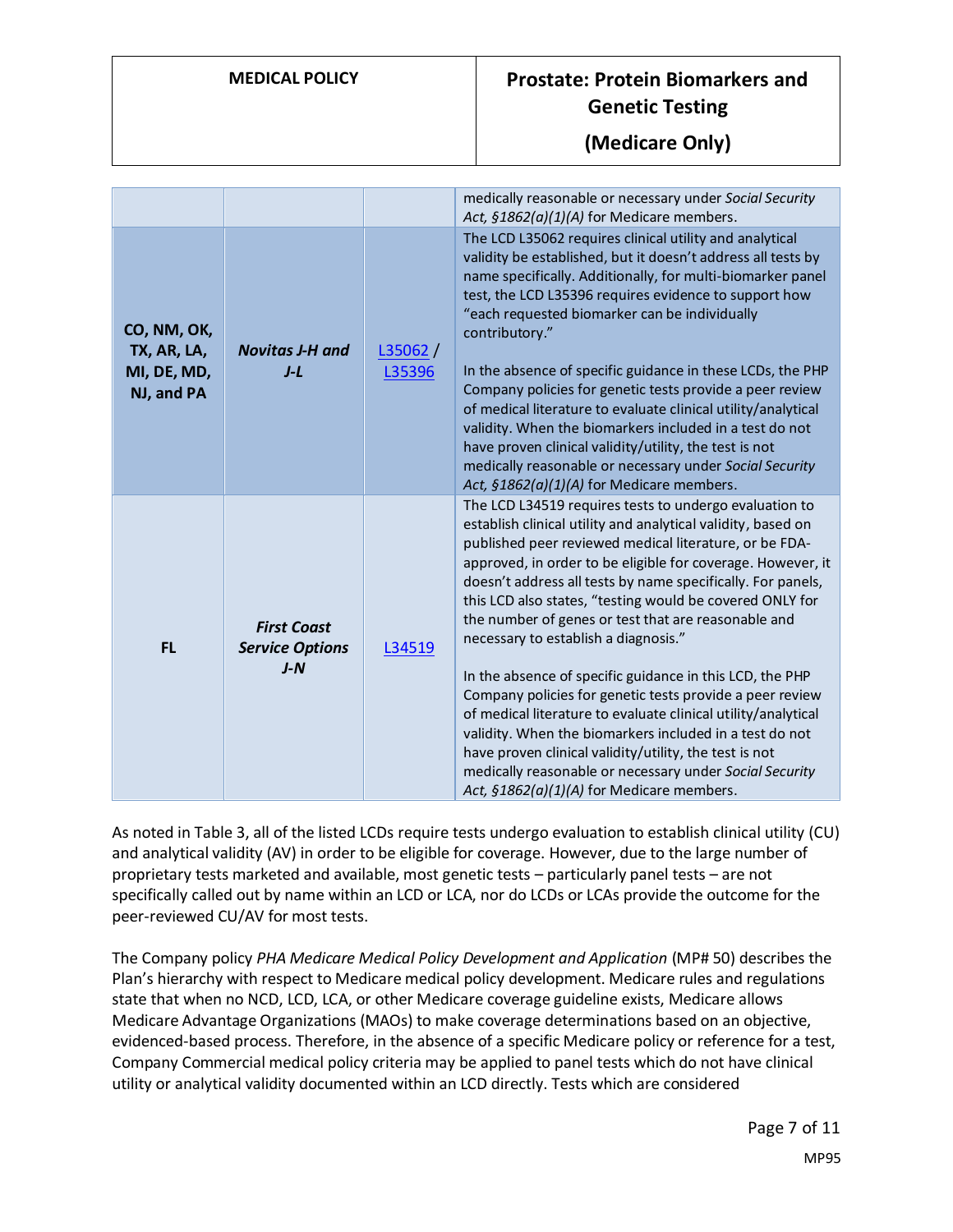"investigational" in a Company Commercial policy will be denied as not medically reasonable or necessary under *Social Security Act, §1862(a)(1)(A)* for Medicare members*.*

#### **Table 4: Tests relevant to this policy include the following:**

*Note: This list was accurate at the time of publication, but it is subject to change at any time by a Medicare contractor.*

| <b>Proprietary Test Name</b>              | Laboratory                                                                | Coverage/Non-coverage<br>Outcome |
|-------------------------------------------|---------------------------------------------------------------------------|----------------------------------|
| <b>Prostate Cancer Risk Panel (0053U)</b> | Mayo Clinic, Mayo Medical<br>Laboratories (Headquartered in<br>Minnesota) | Not Covered                      |
| <b>EpiScore</b>                           |                                                                           | Not Covered                      |

## **BILLING GUIDELINES**

For applicable billing guidelines, please see related local coverage articles (LCAs):

- Local Coverage Article: Billing and Coding: MolDX: 4Kscore Assay [\(A57337\)](https://www.cms.gov/medicare-coverage-database/details/article-details.aspx?articleId=57337)
- Local Coverage Article: Billing and Coding: MolDX: Prostate Cancer Genomic Classifier Assay for Men with Localized Disease [\(A57236\)](https://www.cms.gov/medicare-coverage-database/details/article-details.aspx?articleId=57236)
- Local Coverage Article: Billing and Coding: MolDX: ConfirmMDx Epigenetic Molecular Assay [\(A57606\)](https://www.cms.gov/medicare-coverage-database/details/article-details.aspx?articleId=57606)
- Local Coverage Article: MoIDX: Oncotype DX Genomic Prostate Score Coding and Billing Article [\(A56372\)](https://www.cms.gov/medicare-coverage-database/details/article-details.aspx?articleId=56372)
- Local Coverage Article: Billing and Coding: MolDX: Prostate Cancer Genomic Classifier Assay for Men with Localized Disease [\(A57236\)](https://www.cms.gov/medicare-coverage-database/details/article-details.aspx?articleId=57236)
- Local Coverage Article: Progensa® PCA3 Assay Billing and Coding guidelines [\(A54492\)](https://www.cms.gov/medicare-coverage-database/details/article-details.aspx?articleId=54492)
- Local Coverage Article: Billing and Coding: MoIDX: ProMark Risk Score [\(A57609\)](https://www.cms.gov/medicare-coverage-database/details/article-details.aspx?articleId=57609)

In accordance with the LCDs and LCAs listed above, CMS has indicated that a number of the assays addressed in the policy be billed with specific codes.

| Assay                    | Code         |
|--------------------------|--------------|
| 4K score                 | 81539        |
| ConfirmMDx               | 81479, 81551 |
| Decipher                 | 81479        |
| Oncotype                 | 81479,0047U  |
| PCA3                     | 81313        |
| Prolaris                 | 81479, 81541 |
| ProMark                  | 81479        |
| NeoLAB™                  | 0011M        |
| Mi-Prostate Score (MiPS) | 0113U        |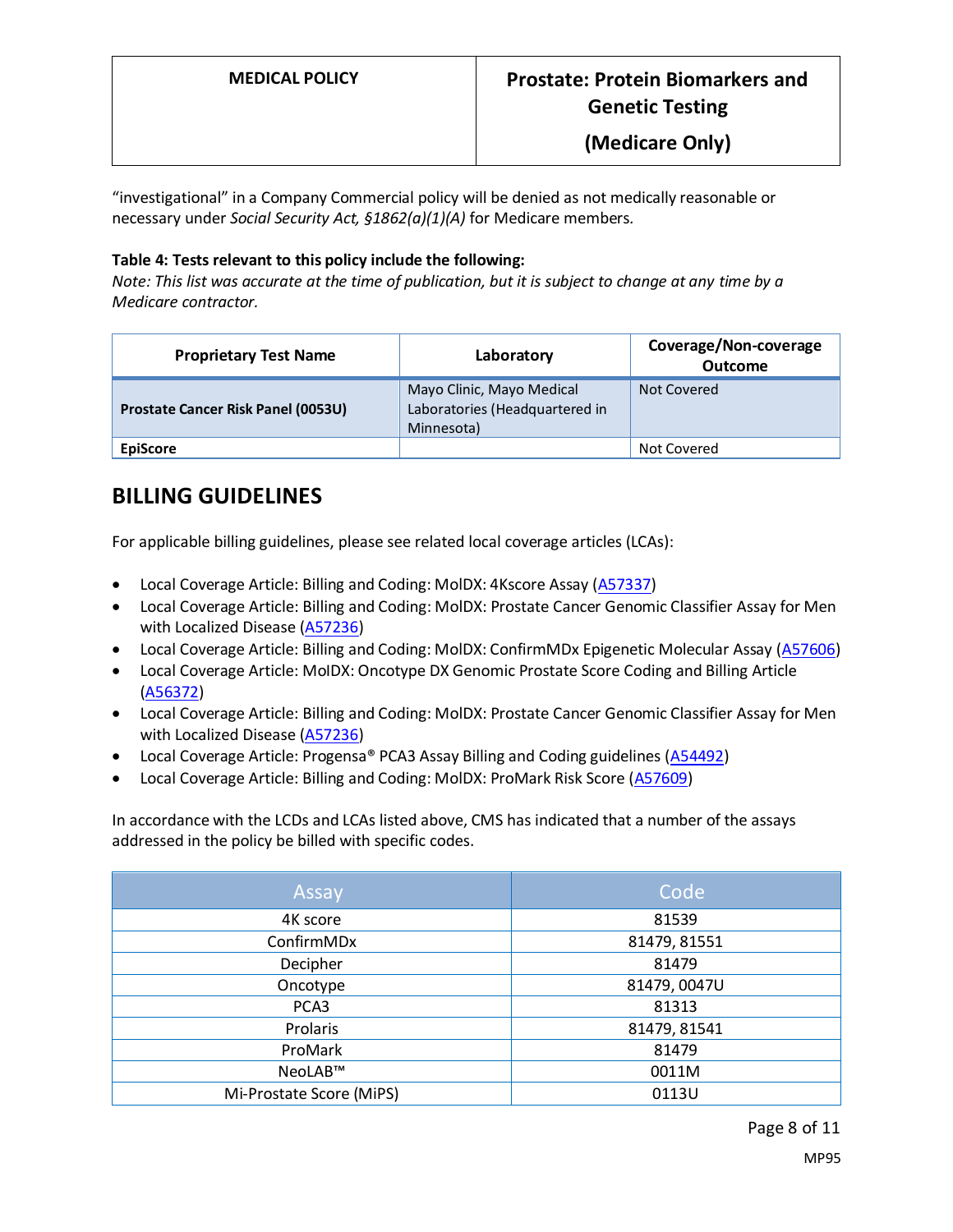| Apifiny <sup>®</sup>                           | 0021U |
|------------------------------------------------|-------|
| ExosomeDx <sup>®</sup> Prostate (IntelliScore) | 0005U |
| <b>Prostate Cancer Risk Panel</b>              | 0053U |
| RNAinsight™ for ProstateNext <sup>®</sup>      | 0133U |

## **CPT CODES**

| <b>Medicare Only</b>                                                           |                                                                                                                                                                                                                                                 |  |
|--------------------------------------------------------------------------------|-------------------------------------------------------------------------------------------------------------------------------------------------------------------------------------------------------------------------------------------------|--|
| <b>Prior Authorization Required</b>                                            |                                                                                                                                                                                                                                                 |  |
| 0005U                                                                          | Oncology (prostate) gene expression profile by real-time RT-PCR of 3 genes (ERG, PCA3, and<br>SPDEF), urine, algorithm reported as risk score                                                                                                   |  |
| 0047U                                                                          | Oncology (prostate), mRNA, gene expression profiling by real-time RT-PCR of 17 genes (12<br>content and 5 housekeeping), utilizing formalin-fixed paraffin-embedded tissue, algorithm<br>reported as a risk score                               |  |
| 81313                                                                          | PCA3/KLK3 (prostate cancer antigen 3 [non-protein coding]/kallikrein-related peptidase 3<br>[prostate specific antigen]) ratio (eg, prostate cancer)                                                                                            |  |
| 81539                                                                          | Oncology (high-grade prostate cancer), biochemical assay of four proteins (Total PSA, Free<br>PSA, Intact PSA, and human kallikrein-2 [hK2]), utilizing plasma or serum, prognostic<br>algorithm reported as a probability score                |  |
| 81541                                                                          | Oncology (prostate), mRNA gene expression profiling by real-time RT-PCR of 46 genes (31<br>content and 15 housekeeping), utilizing formalin-fixed paraffin-embedded tissue, algorithm<br>reported as a disease-specific mortality risk score    |  |
| 81542                                                                          | Oncology (prostate), mRNA, microarray gene expression profiling of 22 content genes,<br>utilizing formalin-fixed paraffin-embedded tissue, algorithm reported as metastasis risk<br>score                                                       |  |
| 81551                                                                          | Oncology (prostate), promoter methylation profiling by real-time PCR of 3 genes (GSTP1,<br>APC, RASSF1), utilizing formalin-fixed paraffin-embedded tissue, algorithm reported as a<br>likelihood of prostate cancer detection on repeat biopsy |  |
| <b>Not Covered</b>                                                             |                                                                                                                                                                                                                                                 |  |
| Based on an LCD or LCA, all codes in this section are non-covered by Medicare. |                                                                                                                                                                                                                                                 |  |
| 0011M                                                                          | Oncology, prostate cancer, mRNA expression assay of 12 genes (10 content and 2<br>housekeeping), RT-PCR test utilizing blood plasma and/or urine, algorithms to predict high-<br>grade prostate cancer risk                                     |  |
| 0021U                                                                          | Oncology (prostate), detection of 8 autoantibodies (ARF 6, NKX3-1, 5'-UTR-BMI1, CEP 164,<br>3'-UTR-Ropporin, Desmocollin, AURKAIP-1, CSNK2A2),                                                                                                  |  |
| 0053U                                                                          | Oncology (prostate cancer), FISH analysis of 4 genes (ASAP1, HDAC9, CHD1 and PTEN),<br>needle biopsy specimen, algorithm reported as probability of higher tumor grade                                                                          |  |
| 0113U                                                                          | Oncology (prostate), measurement of PCA3 and TMPRSS2-ERG in urine and PSA in serum<br>following prostatic massage, by RNA amplification and fluorescence-based detection,<br>algorithm reported as risk score                                   |  |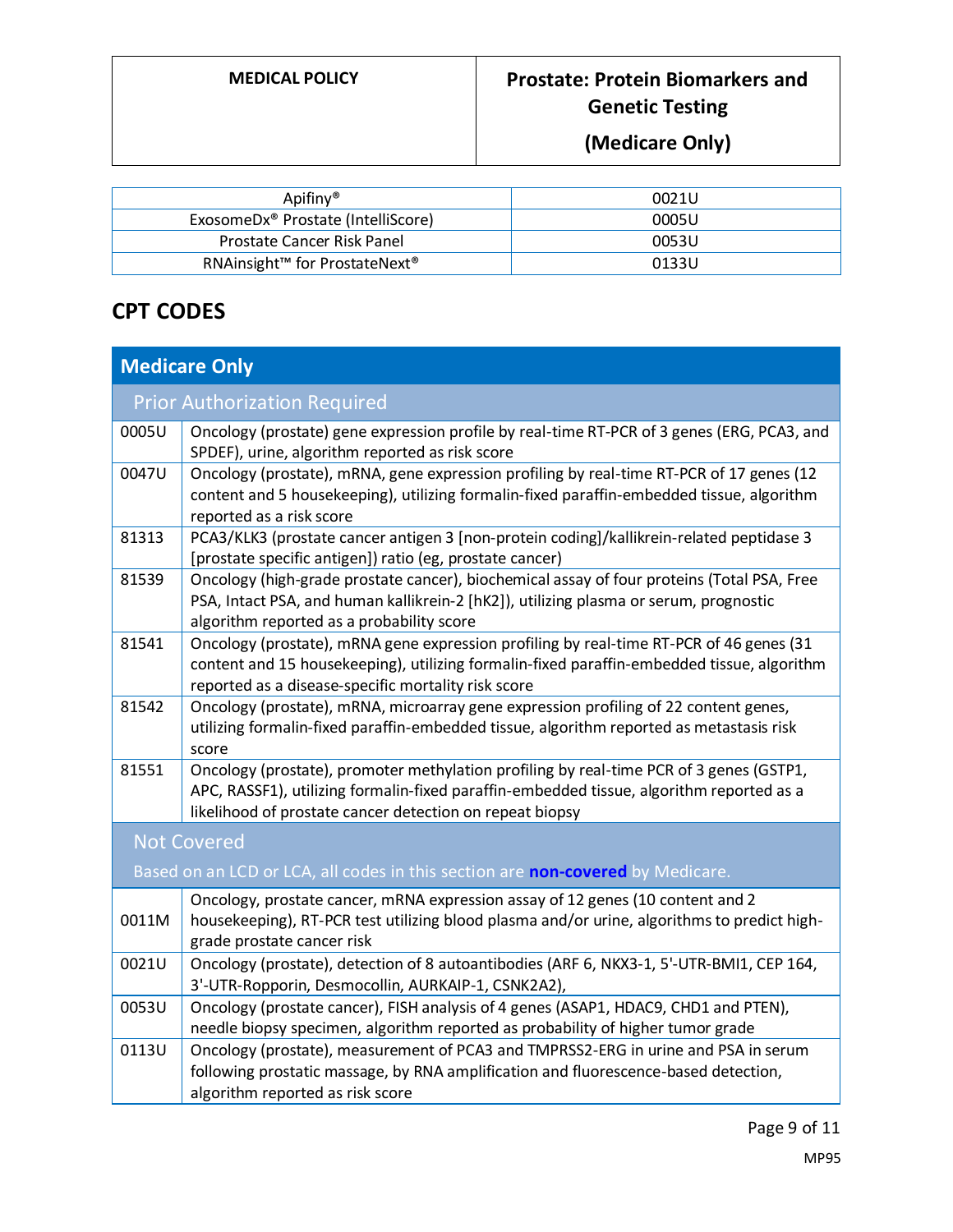| 0133U                                                                                         | Hereditary prostate cancer-related disorders, targeted mRNA sequence analysis panel (11 |
|-----------------------------------------------------------------------------------------------|-----------------------------------------------------------------------------------------|
|                                                                                               | genes) (List separately in addition to code for primary procedure)                      |
| <b>Unlisted Codes</b>                                                                         |                                                                                         |
| All unlisted codes will be reviewed for medical necessity, correct coding, and pricing at the |                                                                                         |
| claim level. If an unlisted code is billed related to services addressed in this policy then  |                                                                                         |
| prior-authorization is required.                                                              |                                                                                         |
| 81479                                                                                         | Unlisted molecular pathology procedure                                                  |
| 81599                                                                                         | Unlisted multianalyte assay with algorithmic analysis                                   |
| 84999                                                                                         | Unlisted chemistry code                                                                 |

# **INSTRUCTIONS FOR USE**

Company Medical Policies serve as guidance for the administration of plan benefits. Medical policies do not constitute medical advice nor a guarantee of coverage. Company Medical Policies are reviewed annually and are based upon published, peer-reviewed scientific evidence and evidence-based clinical practice guidelines that are available as of the last policy update. The Companies reserve the right to determine the application of Medical Policies and make revisions to Medical Policies at any time. Providers will be given at least 60-days' notice of policy changes that are restrictive in nature.

The scope and availability of all plan benefits are determined in accordance with the applicable coverage agreement. Any conflict or variance between the terms of the coverage agreement and Company Medical Policy will be resolved in favor of the coverage agreement.

# **REGULATORY STATUS**

### Mental Health Parity Statement

Coverage decisions are made on the basis of individualized determinations of medical necessity and the experimental or investigational character of the treatment in the individual case. In cases where medical necessity is not established by policy for specific treatment modalities, evidence not previously considered regarding the efficacy of the modality that is presented shall be given consideration to determine if the policy represents current standards of care.

## **REFERENCES**

- 1. Medicare Claims Processing Manual, Chapter 16 Laboratory Services, §50.5 Jurisdiction of Laboratory Claims; Available at[: https://www.cms.gov/Regulations](https://www.cms.gov/Regulations-andGuidance/Guidance/Manuals/downloads/clm104C16.pdf)[andGuidance/Guidance/Manuals/downloads/clm104C16.pdf](https://www.cms.gov/Regulations-andGuidance/Guidance/Manuals/downloads/clm104C16.pdf) [Cited 09/02/2021]
- 2. Medicare Program Integrity Manual, Chapter 13 Local Coverage Determinations, §13.5.4 Reasonable and Necessary Provision in an LCD; Available at[: https://www.cms.gov/Regulationsand-](https://www.cms.gov/Regulationsand-Guidance/Guidance/Manuals/Downloads/pim83c13.pdf)[Guidance/Guidance/Manuals/Downloads/pim83c13.pdf](https://www.cms.gov/Regulationsand-Guidance/Guidance/Manuals/Downloads/pim83c13.pdf) [Cited 09/02/2021]